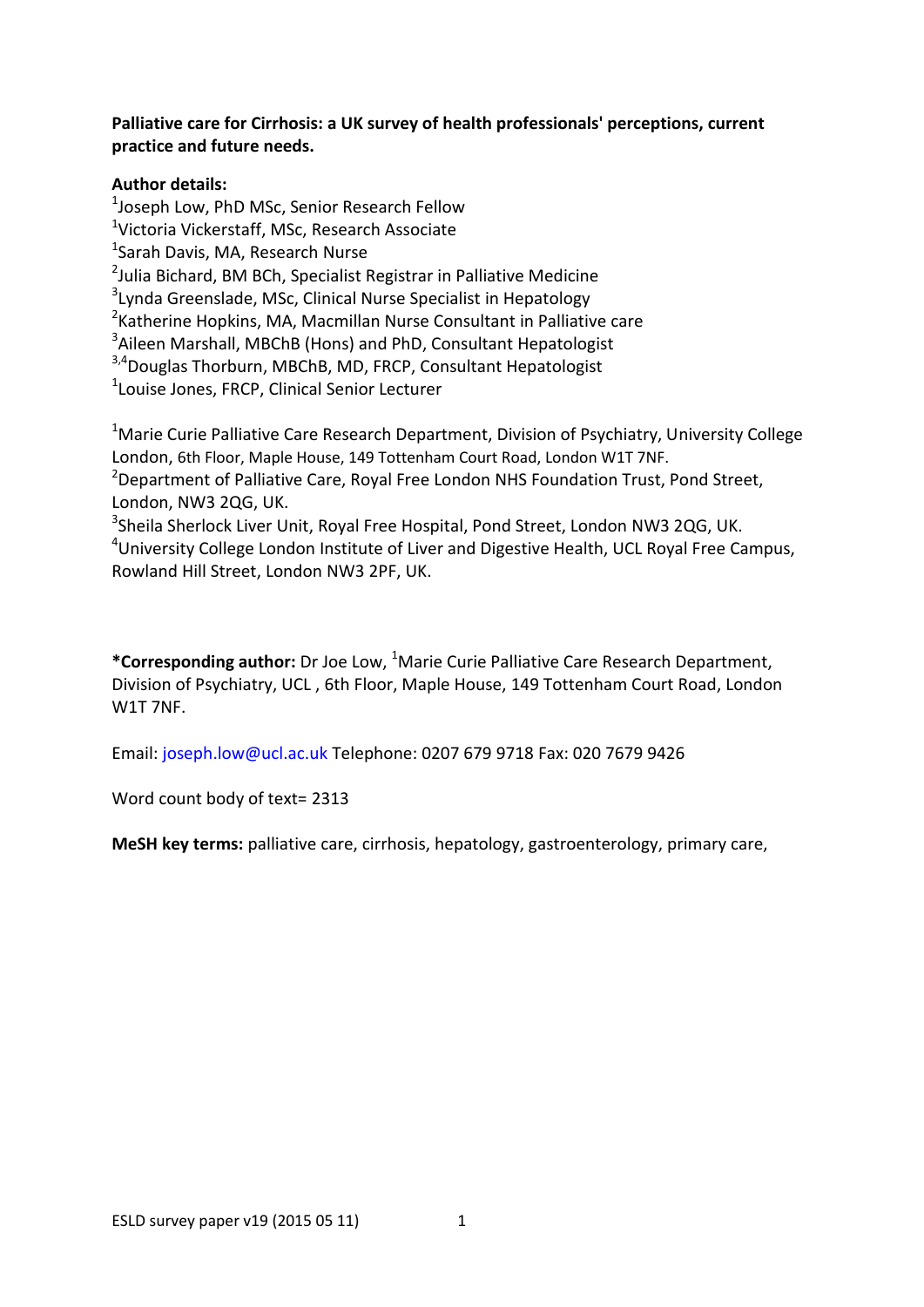#### **Abstract**

**Objective:** To determine the knowledge and practice patterns of a UK cohort of relevant Health Care Professionals (HCP) about delivering palliative care in cirrhosis, and to inform priorities for future research.

**Design:** An on-line questionnaire survey with closed and open responses.

**Setting:** HCP identified from the mailing list of special interest groups in hepatology and gastroenterology (liver), general practice (GP) and specialist palliative care (SPC) across the UK.

**Results** Of the 6181 potential contacts identified, 517 HCP responded. Most believed a role exists for SPC in caring for people with cirrhosis, but many SPC HCPs felt ill-prepared to provide good care to those facing death. Further training was needed in managing liverrelated symptoms, symptom control and end of life issues. All HCP groups wished to increase community provision of palliative care support, but many GPs felt unable to manage advanced cirrhosis in the community. There were differences in the optimal trigger for SPC referral with liver HCP less likely to refer at symptom deterioration. Prognostication, symptom management and service configuration were key areas identified for future research.

**Conclusions** All who responded acknowledged both the role of SPC in caring for those dying with cirrhosis and needs for further training to improve confidence and enable joint working between SPC, GP and liver teams. Low response rates make it difficult to generalise these findings, which require further validation.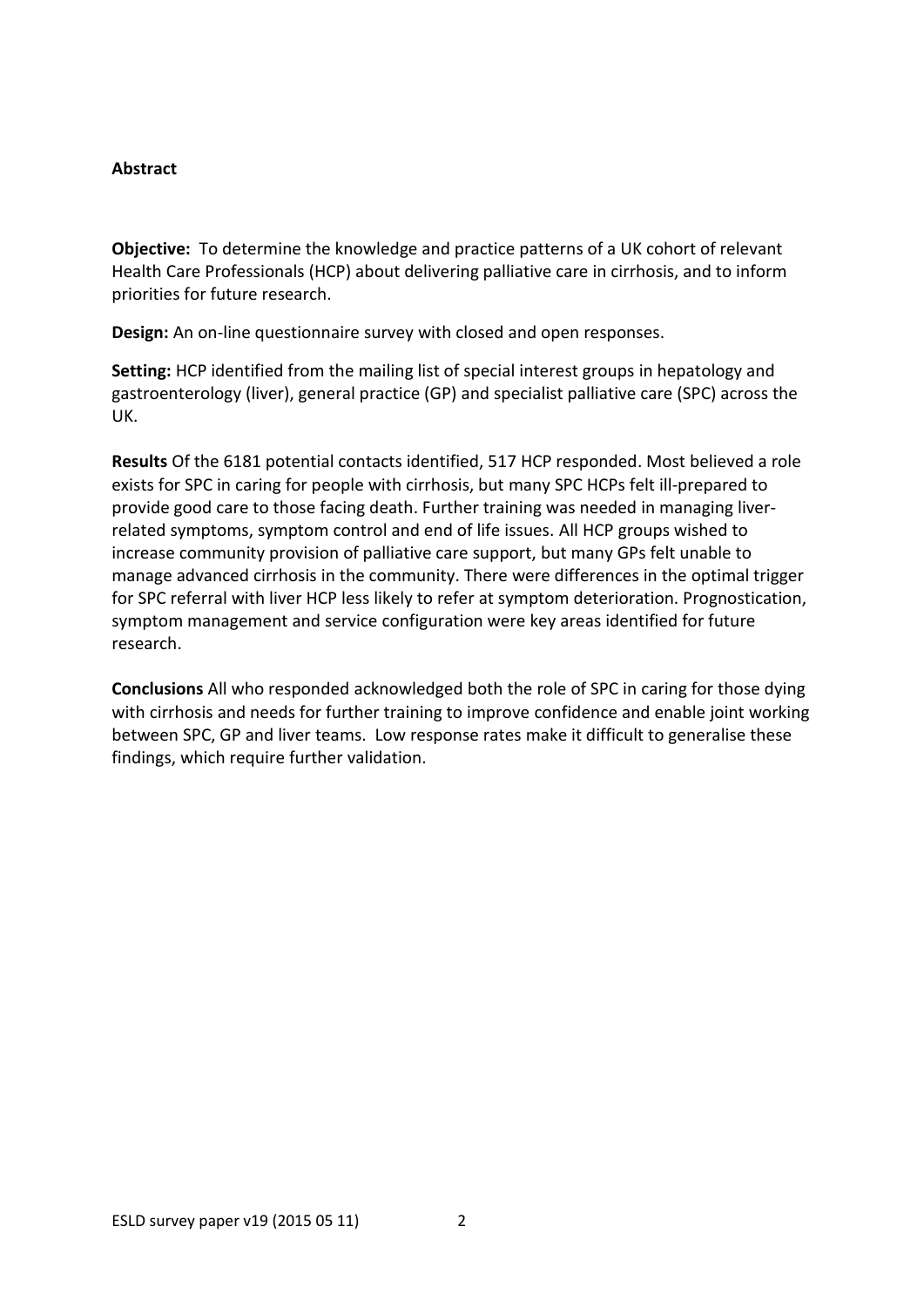### **Introduction**

Liver disease is the third largest cause of premature death in the United Kingdom (UK)  $^1$  and accounts for 2% of deaths in England<sup>2</sup>. The increases in alcohol consumption, viral hepatitis and obesity in the UK suggest that liver disease is a growing public health problem<sup>3</sup>. People with end stage liver disease (cirrhosis) have supportive and palliative care needs<sup>4-7</sup>. The recent Lancet Commission report on improving liver care acknowledges the importance of both primary care and hospital services in providing high quality care for people with cirrhosis<sup>1</sup>. Nevertheless it skims over the care issues arising for those who are dying of liver disease. At present, this care is poor<sup>8</sup>, most deaths from cirrhosis occur in hospital<sup>2</sup> and more work is needed to understand how end of life (EoL) care for people with cirrhosis can be managed well.

The Royal Free Hospital London (tertiary centre) liver team and the Marie Curie Palliative Care Research Department, University College London held a national meeting of health professionals interested in these aspects of liver care in November 2013. The group recommended a national survey of primary, secondary and tertiary care providers to explore current attitudes and practices, and to identify training needs, ideas for service improvement and research priorities. Here we report the findings of this survey.

## **Methods**

We developed an online survey (see Appendix ii – see Supplementary file) to explore a) referrals to specialist palliative care – numbers, reasons, timing; b) health professionals' training needs; c) ideas for improved end of life care in cirrhosis; d) areas for future research.

The link to the survey and an invitational e-mail were sent to (i) those working in liver teams; (ii) those working in specialist palliative care; (iii) General Practitioners (GP) with an interest in gastroenterology. To identify potential participants, we gained the co-operation of key professional organisations who contacted their members with two reminders at three week intervals (Appendix ii – see Supplementary file):

- 1) Liver teams: a) the British Society for Gastroenterology (Liver section); b) the British Association for the Study of the Liver (Doctors and Nurses); c) the British Liver Trust Nurses Forum; d) Royal College of Nurses (Gastroenterology Forum) and e) the London Liver group.
- 2) Specialist palliative care teams: a) Association of Palliative Medicine of Great Britain and Ireland; b) the National Nurse Consultant Group (Palliative Care); c) Clinical and nursing leads in specialist palliative care units ('Help the Hospice' database).
- 3) General Practitioners: the Primary Care Society for Gastroenterology.

We used descriptive statistics to explore data on responders' demographics, referrals to specialist palliative care, training needs in caring for people with cirrhosis and key areas for research. Open-ended questions were analysed using frequency content analysis after which we triangulated quantitative data and open responses. Statistical analyses were conducted using Stata  $13^9$ .

ESLD survey paper v19 (2015 05 11) 3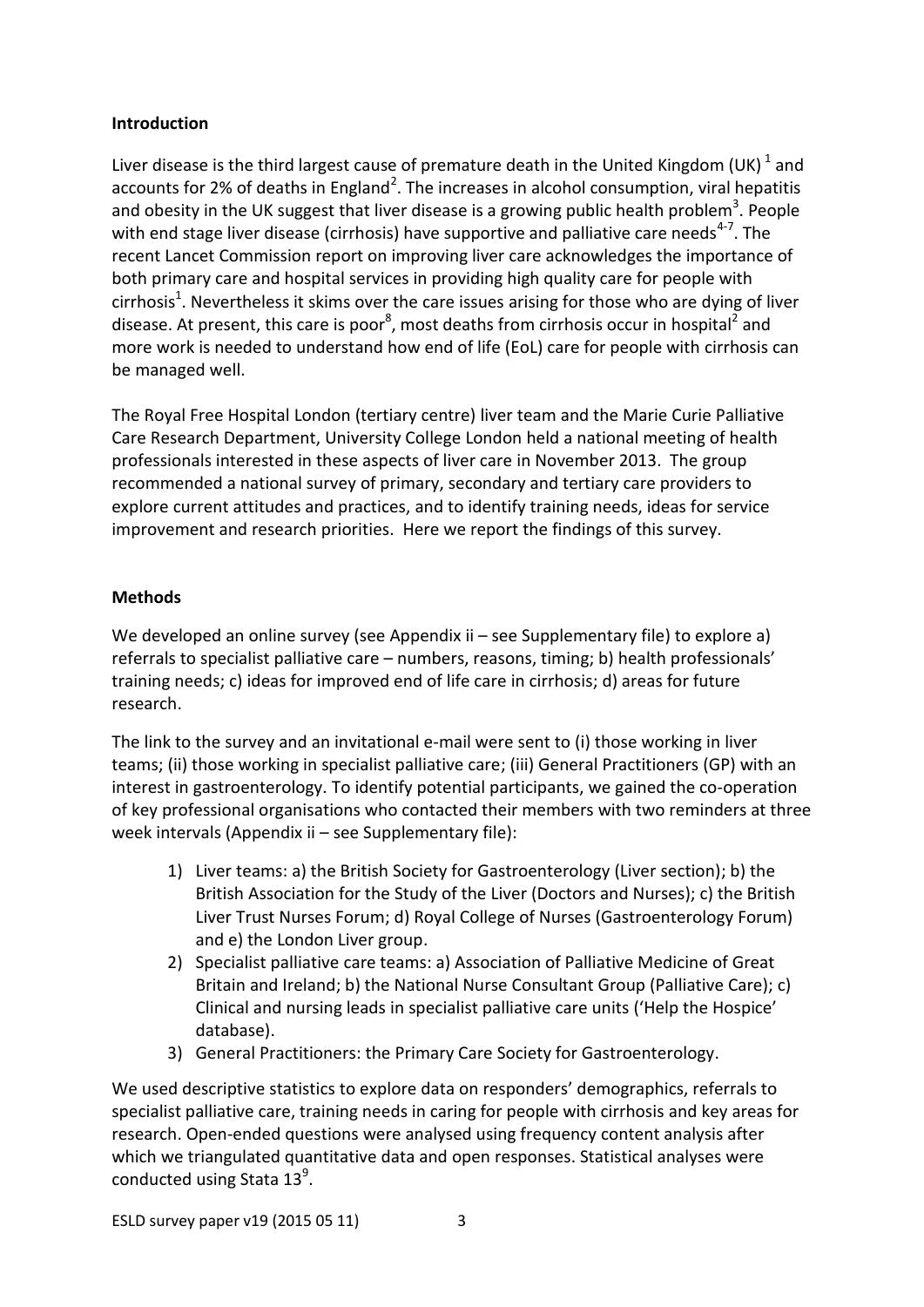Research ethics approval was received from UCL Ethics committee (3552/002).

## **Results**

A maximum of 6,181 contacts received the online survey and we received data from 514 respondents: 195 liver professionals, 273 SPC and 46 GP professionals (response rates 4%, 23% and 10% respectively; overall response rate 8%). A breakdown of responders by speciality and discipline (see Appendix iii – see Supplementary file) showed that most were from a medical background (306/514) and worked in specialist palliative care (273/514). Analysis by NHS Region (see Appendix iv – see Supplementary file) showed responses across the UK, with most from the North of England.

# *Provision of specialist palliative care (SPC)*

# **Referrals to SPC**

Nearly all SPC professionals (97%; 262/269) had accepted referrals from liver teams for patients with cirrhosis near the end of life; most (86%; 232/269) had been referred at least one patient during the last year. However, patients with cirrhosis made up a median 1% of SPC workload (IQR: 1-2, range: 0-20).

Numbers of referrals reported by liver professionals (Table 1) to SPC were low; most referred fewer than 11 patients a year (Table 1) and these were more likely to be in-patients than out-patients (Table 1). Referrals from General Practice (GP) were equally low, with only 19% (44/228) of SPC professionals receiving referrals for patients with cirrhosis, and no more than 5 patients per year.

# *Insert Table 1*

Reasons for referrals to SPC, from liver professionals and GPs were symptom control, terminal care and the need for hospice admission (Table 2). Most liver and SPC professionals identified recognition of the end of life as the key trigger for SPC referral in cirrhosis. SPC professionals also considered onset of deterioration in symptoms and recurrent hospital admissions as appropriate triggers for referral to their service (Table 2).

*Insert Table 2*

# *End-of-life care for cirrhosis in primary care*

Over half of GPs (55%; 22/40) felt their patients could be managed in the community, but only 24% (10/41) had actually received a referral from liver centres. Confidence in managing patients in the community was attributed to good support from community nursing or local specialist palliative care teams. Barriers were the perceived unpredictable nature of cirrhosis and patients' social circumstances (especially those actively drinking).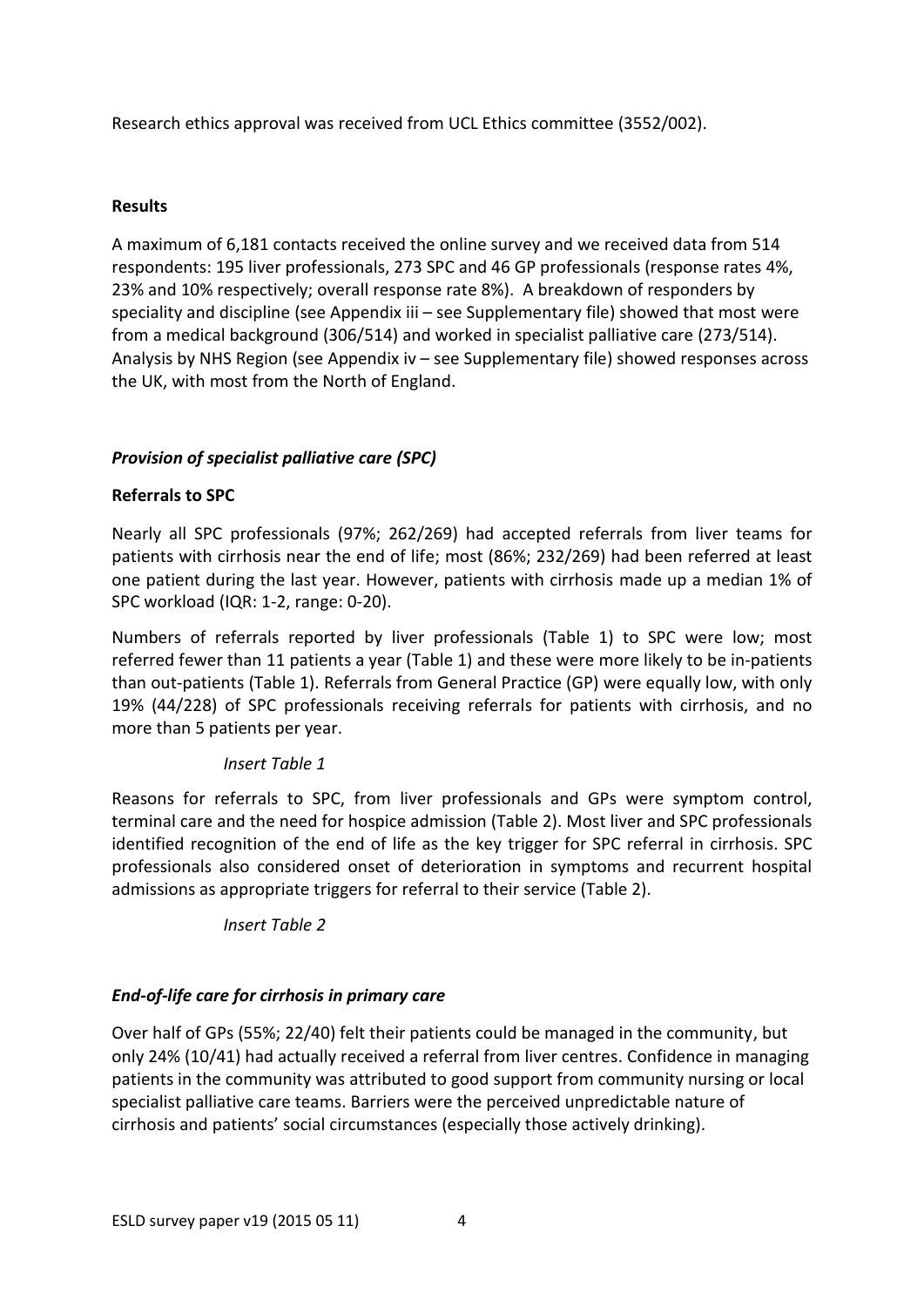## *Skills levels and training needs*

Although most SPC professionals (60%; 147/246) and GPs (54%; 22/41) were confident in their skills and knowledge to manage people with cirrhosis, all recognised the need for further training on issues specific to liver disease; liver and GP professionals identified symptom control and training in end of life issues as the two key topics to address (Table 3).

Open response data showed that liver professionals need improved awareness of supportive care including symptom control at EoL, advanced communication skills in discussing prognosis with patients and families, and help to shift the emphasis of care from an interventionist to a more supportive role; liver and GP personnel need improved knowledge on how SPC could support them to care for people with advanced cirrhosis and the processes of accessing community SPC.

Liver professionals felt that both primary care and SPC needed specific training in understanding the unpredictable trajectory of cirrhosis and the impact of impaired liver function on medication metabolism. SPC professionals recognised their training needs on liver specific issues such as the assessment and management of decompensated liver disease (86%; 198/231), pharmacology in cirrhosis (79%; 182/231), likely illness trajectory in cirrhosis (68%; 159/231), advances in the management of recurrent ascites (68%; 158/231) and information on prognostication (68%; 158/231).

*Insert Table 3*

# *Initiatives for improving EoL care in cirrhosis*

Liver professionals suggested enhanced provision of palliative care whereas most SPC professionals prioritised improved liaison between secondary and primary care. GPs also favoured improved liaison (33/39; 85%), more educational opportunities in specialist liver units (26/39; 67%) and improved provision of specialist palliative care (18/39; 46%).

Analysis of open responses from 137/195 liver professionals (88 doctors and 49 nurses), identified specific and more detailed improvements which could be made to the delivery of EoL care, both in reconfiguring services and improving clinicians' skill base.

- **(i) Earlier SPC involvement:** Significant time points in the patient journey, such as assessment for liver transplantation, repeated hospital admissions or onset of need for regular paracentesis could prompt SPC referral. Understanding of appropriate triggers and markers of deterioration may support health professionals to recognise when symptomatic patients would benefit from SPC which can be delivered in parallel with more aggressive treatments.
- **(ii) Better community provision of liver services:** Better liaison between liver teams, primary care and SPC could enable patients to receive community nursing and paracentesis, enhanced by hospice out-patient services to provide support and symptom control as required, which may reduce emergency admissions to hospital.
- **(iii) Development of clearer care pathways:** Understanding of care pathways would guide liver professionals to identify which patients with cirrhosis had reached the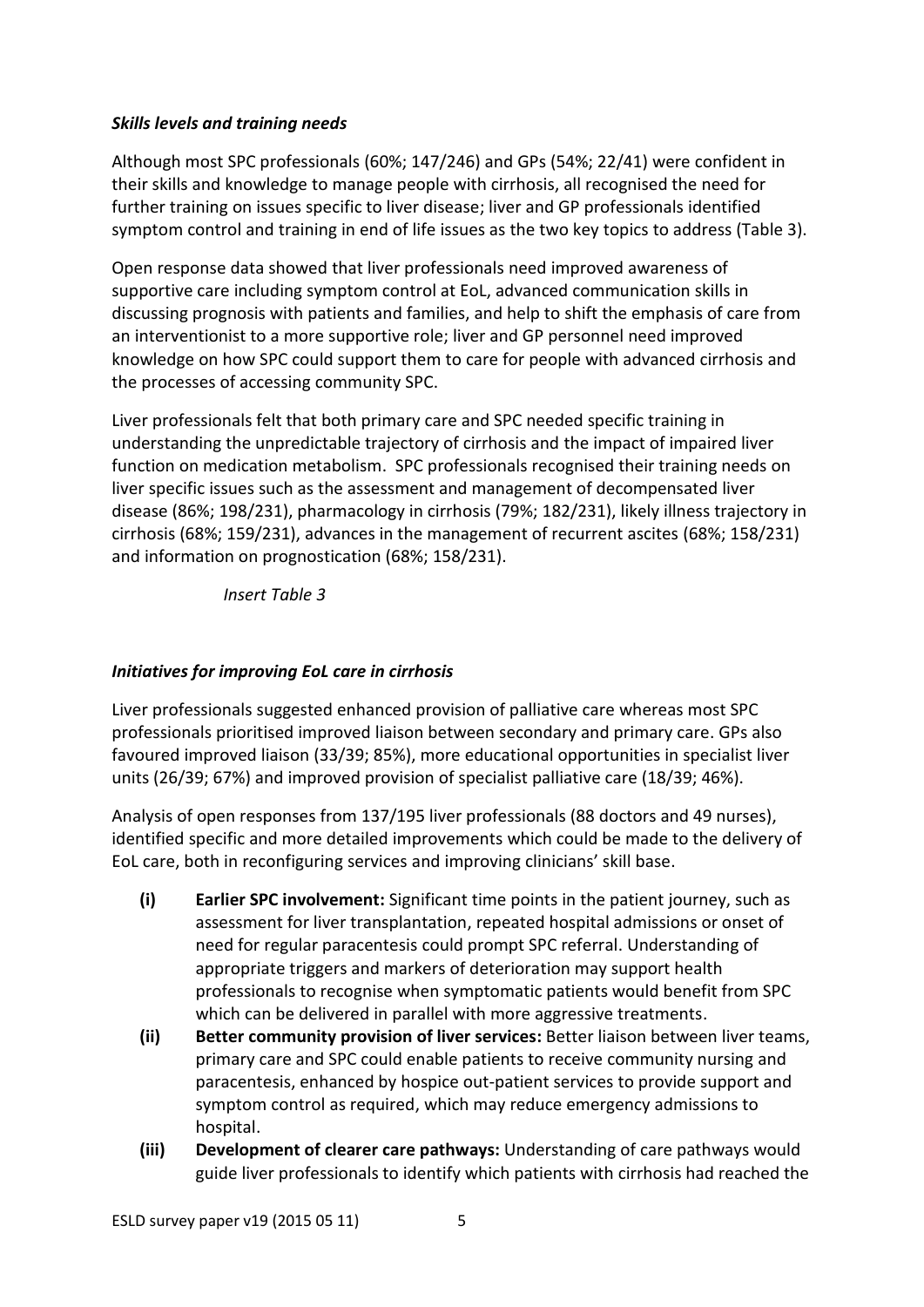EoL phase and what to do next. An EoL pathway would provide a framework to consider withdrawal of medication and opportunities for both patients and those close to them to access counselling and support.

*(iv)* **Ways of improving communication skills:** Liver professionals recognised that patients and family members had little understanding about their disease or its severity. At the same time, they themselves lacked confidence in having honest discussions about these topics. Sharing of information about the disease, its likely trajectory and symptoms might allow more open discussions about future care, and choices about place of care, interventions and services available.

## *Key priorities for future research*

Open responses on research priorities were received from 221 participants. Table 4 highlights the key findings. (i) Disease specific information - all groups highlighted the need to understand: symptom control (in particular how best to manage recurrent ascites, pruritus and encephalopathy, and opioid pharmacology when liver function is compromised), and prognostication (in particular identifying the earliest point when deterioration is irreversible); (ii) Service models -both SPC and liver professionals prioritised exploring whether palliative care adds value (economical or quality of life), the best way of managing patients in the community to avoid hospital admissions, and the evaluation of an early palliative care intervention versus usual care; understanding would be enhanced by exploring the experience of both patient and their family members in (a) their understanding of prognosis and their own wishes about future preference of care (b) what specific needs they have as a result of the illness.

## *Insert Table 4 here*

## **Discussion**

This is the first UK-based national survey on the perspectives of health professionals responsible for delivering care to people with cirrhosis who are facing death.

Referrals from liver teams to specialist palliative care are relatively uncommon and usually made late in the illness when death is very close. Understanding of the role of specialist palliative care was poor. All health professionals, irrespective of speciality, recognised that they required further training to improve their skills in caring for people with advanced cirrhosis. For SPC, this training centred on increasing awareness of specific issues involved in managing patients with liver disease, such as the implications of impaired liver function on symptom control and medication use. For liver professionals, future training should support them to identify patients for whom cure is no longer likely and to shift the emphasis of care from burdensome interventions to a more supportive care role. All groups recognise the need for collaborative working earlier in the illness so that discussions about the future can be raised at key points such as transplant assessments or exacerbations of symptoms. We identify symptom management, prognostication, and overall service structure as key areas for future research.

Our findings support key recommendations from a recent review of palliative care in end stage liver disease including better collaboration between liver health professionals and specialist palliative care and the identification of potential triggers for palliative care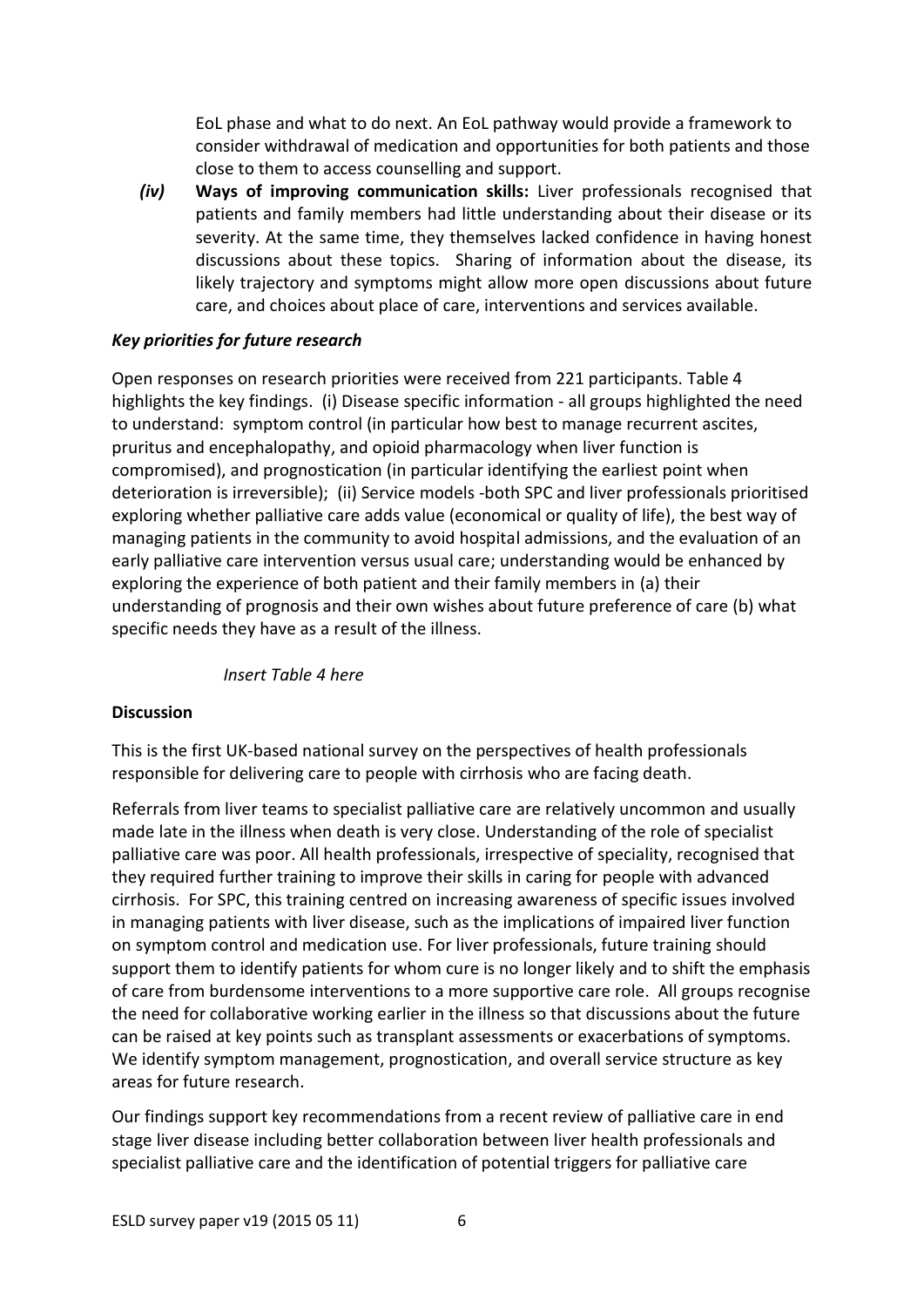consultations<sup>4</sup>. Our work also supports recommendations from the Lancet Commission report on the role primary care in liver disease and the need for community hepatology posts for GPs to work more closely with liver professionals<sup>1</sup>.

Lessons can be learned from research on the management of people with other advanced non-malignant diseases. In the UK, in advanced heart failure<sup>10</sup> and advanced kidney disease<sup>11</sup> shared care approaches have been developed involving multi-professional collaboration between primary care and specialist services, and specialist palliative care input when required. The key elements are sensitive communication with patients and their families especially earlier in the illness, holistic assessment and care involving multiprofessional working across boundaries. While planning at a national level is not easy, on a local level, it would be important to improve education and coordination of service provision between liver specialists, general practice and specialist palliative care.

We note the very low response rate to our survey, which currently limits the generalizability of our findings which require further validation. This low response rate may be due to limitations in our methods. Data Protection issues prevented us from accessing mailing lists directly, which was the responsibility of the special interest groups, so the delivery of the mail-out was inconsistent. E-mail circulations may have been incomplete, and overlap in the membership of our targets groups (e.g. BASL and the BSG liver section) may underestimate the response rate. However, our highest response rate of 24% achieved from SPC is still lower than the 33% $^{12}$  considered standard for on-line surveys. It is possible, but we cannot be certain that there is currently a reluctance to consider issues of end of life care amongst those working with people with cirrhosis. However, it is likely that the potential benefits of a palliative approach to care, either early and in parallel to more aggressive treatments, or in managing the terminal phase are not yet recognised.

Our response rates might have been higher had the research team been able to access directly the mailing list from each of the different organisations. This would have enabled the research team to check for duplicate participants and personalise the invitation letter before sending out to each health professional. We might also have been able to ensure that each non-responding professional received up to two follow-up e-mails to encourage their participation in the survey. Furthermore, if finances were available, we would have given participants on receipt of their response a non-monetary incentive such as Amazon gift cards to be used for educational purposes. Some of these initiatives have been identified in a Cochrane review as increasing response rates in electronic surveys<sup>13</sup>.

#### **Conclusion**

While there are plans to address the high mortality from liver disease, these initiatives will be slow to demonstrate any impact on mortality figures and many will continue to die with high symptom burden and little care planning at the end of life. The financial challenges faced by the NHS over the next years as outlined by the NHS England Chief Executive<sup>14</sup> confirm that we cannot expect significant financial support to address the problem. We recommend research that takes account of economic costs and benefits, and improves our understanding of the needs of patients with cirrhosis and their families, enhances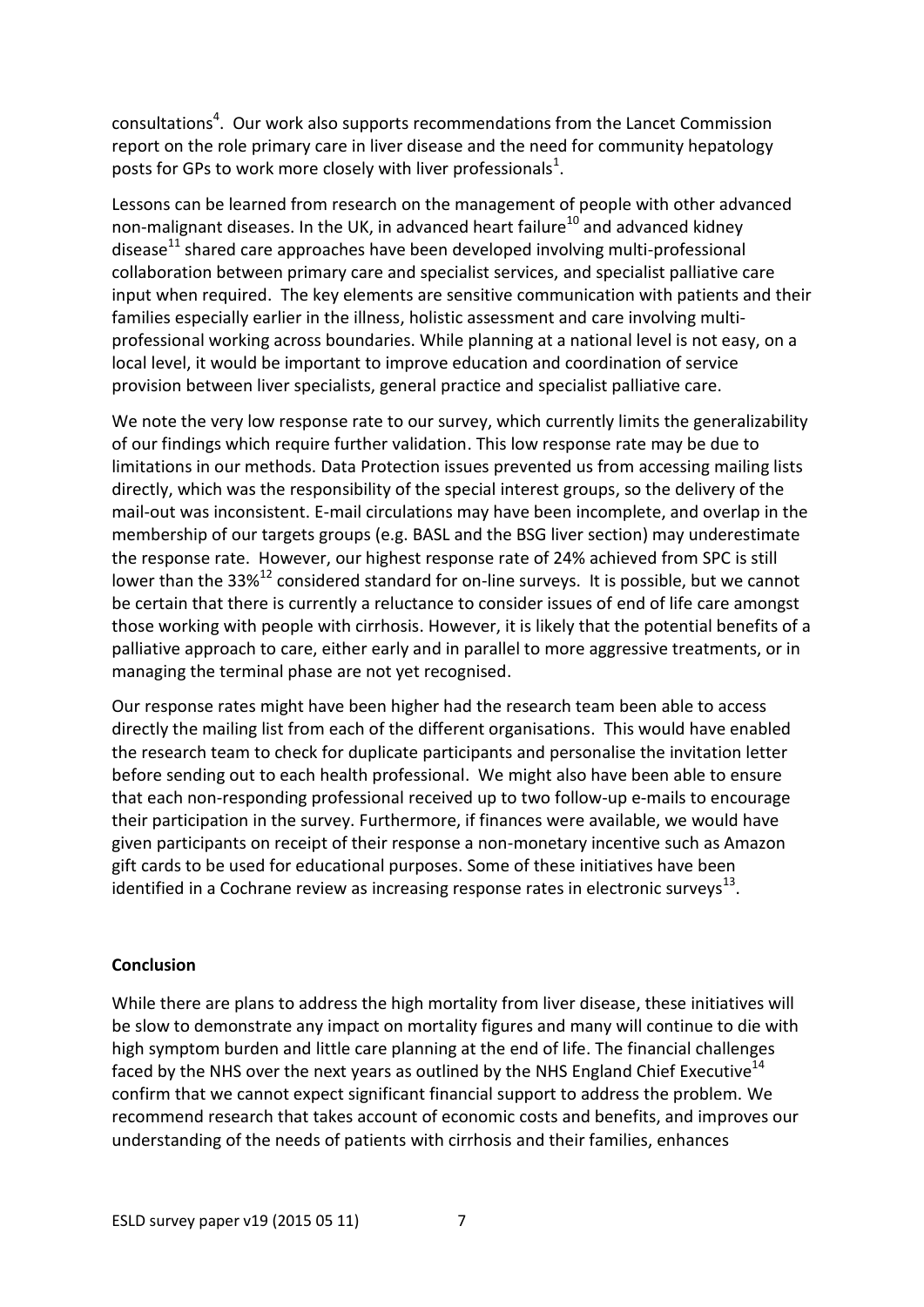communication with those at risk of death, enables smoother links across care boundaries, and informs training for all professionals involved in treatments and care.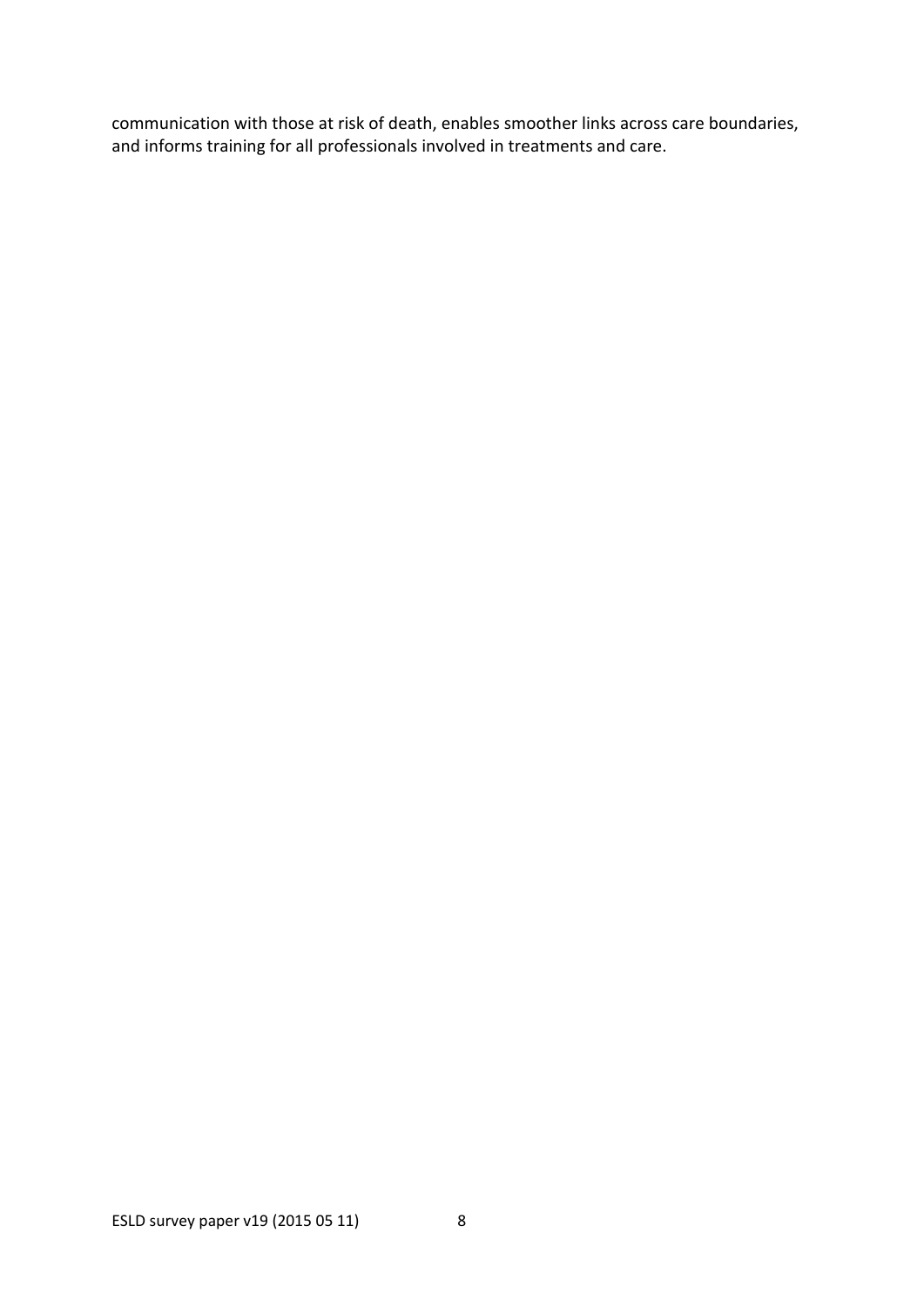## **References**

1. Williams R, Aspinall R, Bellis M, et al. Addressing liver disease in the UK: a blueprint for attaining excellence in health care and reducing premature mortality from lifestyle issues of excess consumption of alcohol, obesity, and viral hepatitis. *Lancet* 2014; 384(9958): 1953- 1997.

2. National End of Life Care Intelligence Network. *Deaths from liver disease. Implications for end of life care in England*. Bristol. 2012.

3. National Health Service Right Care. *Liver disease: the NHS atlas of variation in healthcare for people with liver disease.* 2013. http://www.rightcare.nhs.uk/index.php/atlas/liverdisease-nhs-atlas-of-variationin-healthcare-for-people-with-liver-disease (accessed January 22, 2015).

4. Potosek J, Curry M, Buss M, Chittenden E. Integration of palliative care in end-stage liver disease and liver transplantation. *Journal of Palliative Medicine*. 2014; 17(11):1271-7.

5. Roth K, Lynn J, Zhong Z, Borum M, Dawson NV. (2000). Dying with end stage liver disease with cirrhosis: insights from SUPPORT. Study to Understand Prognoses and Preferences for Outcomes and Risks of Treatment. *Journal of the American Geriatrics Society.* 2000; 48(5 Suppl):S122-30.

6. Sanchez W, Talwalker JA. Palliative care for patients with end-stage liver disease ineligible for liver transplantation. *Gastroenterology Clinics of North America.* 2006;35(1):201-19,

7. Hansen L, Sasaki A; Zucker B. End-stage liver disease: challenges and practice implications. *Nursing Clinics of North America*. 2010; 45(3):411-26.

8. National Confidential Enquiry into Patient Outcome and Death (NCEPOD). *Alcohol-related liver disease: measuring the units.* 2013. <http://www.ncepod.org.uk/2013arld.htm> (accessed February 13, 2015).

9. StataCorp. 2013. Stata Statistical Software: Release 13. College Station, TX: StataCorp LP.

10. Scottish Partnership for Palliative Care. *Living and dying with advanced heart failure: a palliative care approach.* Edinburgh. 2008.

11. NHS Kidney Care National End of Life Care Programme. *End of life care in advanced kidney disease: A framework for implementation*. 2010.

12. Nulty DD. The adequacy of response rates to online and paper surveys: what can be done? *Assessment & Evaluation in Higher Education* 2008; 33(3):301-314.

13. Edwards PJ, Roberts I, Clarke MJ, DiGuiseppi C, Wentz R, Kwan I, Cooper R, Felix LM, Pratap S. Methods to increase response to postal and electronic questionnaires. Cochrane Database of Systematic Reviews 2009, Issue 3. Art. No.: MR000008. DOI:10.1002/14651858.MR000008.pub4.

14. NHS England. *Five year forward view* 2014. [http://www.england.nhs.uk/wp](http://www.england.nhs.uk/wp-content/uploads/2014/10/5yfv-web.pdf)[content/uploads/2014/10/5yfv-web.pdf](http://www.england.nhs.uk/wp-content/uploads/2014/10/5yfv-web.pdf) (assessed 6th February 2015).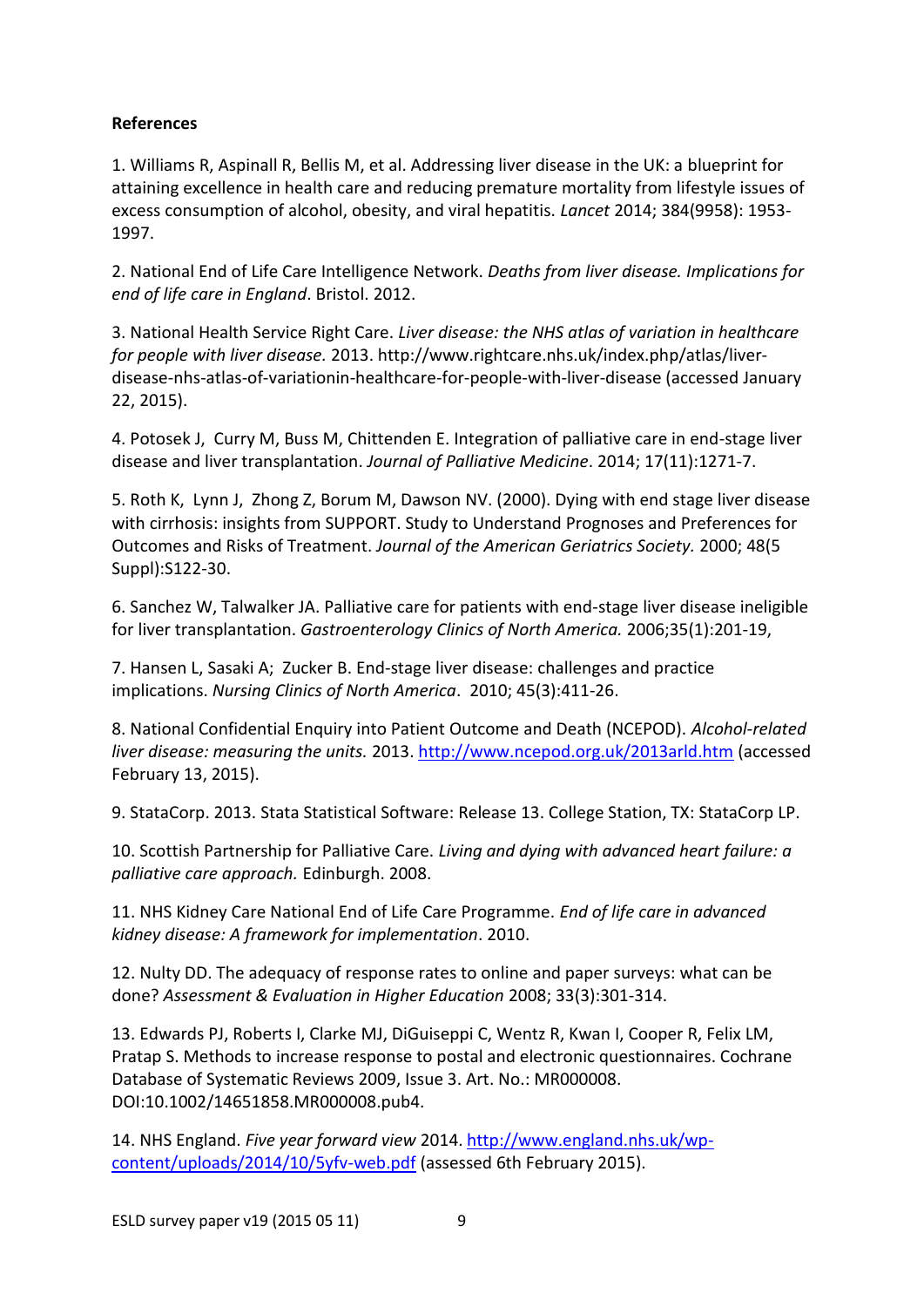|           | Number referred by liver<br>professionals to SPC |    |                        |    | <b>Number of referrals</b><br>received by SPC |    |  |
|-----------|--------------------------------------------------|----|------------------------|----|-----------------------------------------------|----|--|
|           | In-patient care                                  |    | <b>Outpatient care</b> |    | <b>Cirrhosis</b>                              |    |  |
|           | N                                                | %  | N                      | %  | N                                             | %  |  |
| None      | 7                                                | 4  | 71                     | 44 | 37                                            | 14 |  |
| $1 - 5$   | 45                                               | 28 | 51                     | 32 | 158                                           | 59 |  |
| $6 - 10$  | 49                                               | 30 | 14                     | 9  | 45                                            | 17 |  |
| $11 - 20$ | 38                                               | 24 | 16                     | 10 | 25                                            | 9  |  |
| $21+$     | 22                                               | 14 | 9                      | 6  | 4                                             | 1  |  |
| Total     | 161                                              |    | 161                    |    | 269                                           |    |  |

**Table 1: The number of patients referred to specialist palliative care from liver professionals by type of care and diagnosis.**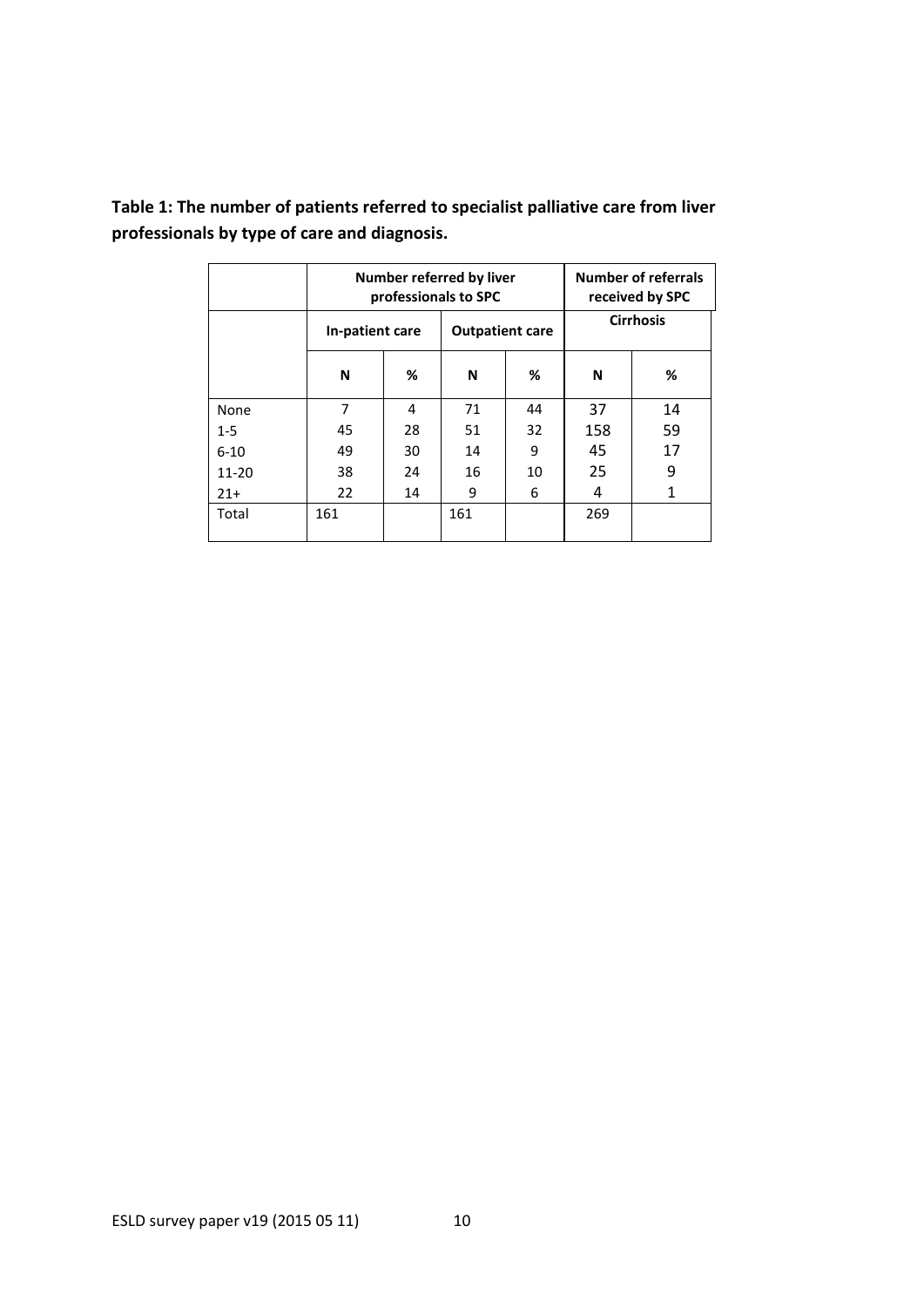|                                              | <b>Liver Professionals</b> |                | General<br><b>Practice</b> |    | <b>Specialist</b><br><b>Palliative Care</b> |    |
|----------------------------------------------|----------------------------|----------------|----------------------------|----|---------------------------------------------|----|
|                                              | N                          | %              | N                          | %  | N                                           | %  |
| Reasons for referral to SPC by speciality    |                            |                |                            |    |                                             |    |
| Symptom Control                              | 137                        | 88             | 12                         | 75 |                                             |    |
| End of life issues                           | 138                        | 89             | 12                         | 75 |                                             |    |
| Hospice/Palliative Care                      | 123                        | 79             | 9                          | 56 |                                             |    |
| Social/family                                | 73                         | 47             | 8                          | 50 |                                             |    |
| Bereavement support                          | 39                         | 25             | 3                          | 19 |                                             |    |
| Ethical decision making                      | 11                         | $\overline{7}$ | $\overline{2}$             | 13 |                                             |    |
| Communicating difficult news                 | 7                          | 5              | $\mathbf{1}$               | 6  |                                             |    |
| Other                                        | 3                          | 2              | 2                          | 13 |                                             |    |
| Total                                        | 155                        |                | 16                         |    |                                             |    |
| Most appropriate times for referral to       |                            |                |                            |    |                                             |    |
| <b>SPC by speciality</b>                     |                            |                |                            |    |                                             |    |
| End-stage/end-of-life                        | 158                        | 89             |                            |    | 223                                         | 91 |
| Deterioration in symptoms                    | 105                        | 59             |                            |    | 198                                         | 81 |
| Recurrent hospital admissions                | 111                        | 63             |                            |    | 180                                         | 74 |
| Consideration of referral to tertiary liver  |                            |                |                            |    |                                             |    |
| centre,<br>for example, for liver transplant | 32                         | 18             |                            |    | 59                                          | 24 |
| assessment                                   |                            |                |                            |    |                                             |    |
| Initial diagnosis                            | 12                         | 7              |                            |    | 21                                          | 9  |
| Other                                        | 13                         |                |                            |    | $\Omega$                                    |    |
| Total responses                              | 177                        |                |                            |    | 245                                         |    |

# **Table 2: Referrals to SPC for cirrhosis: reasons and timings**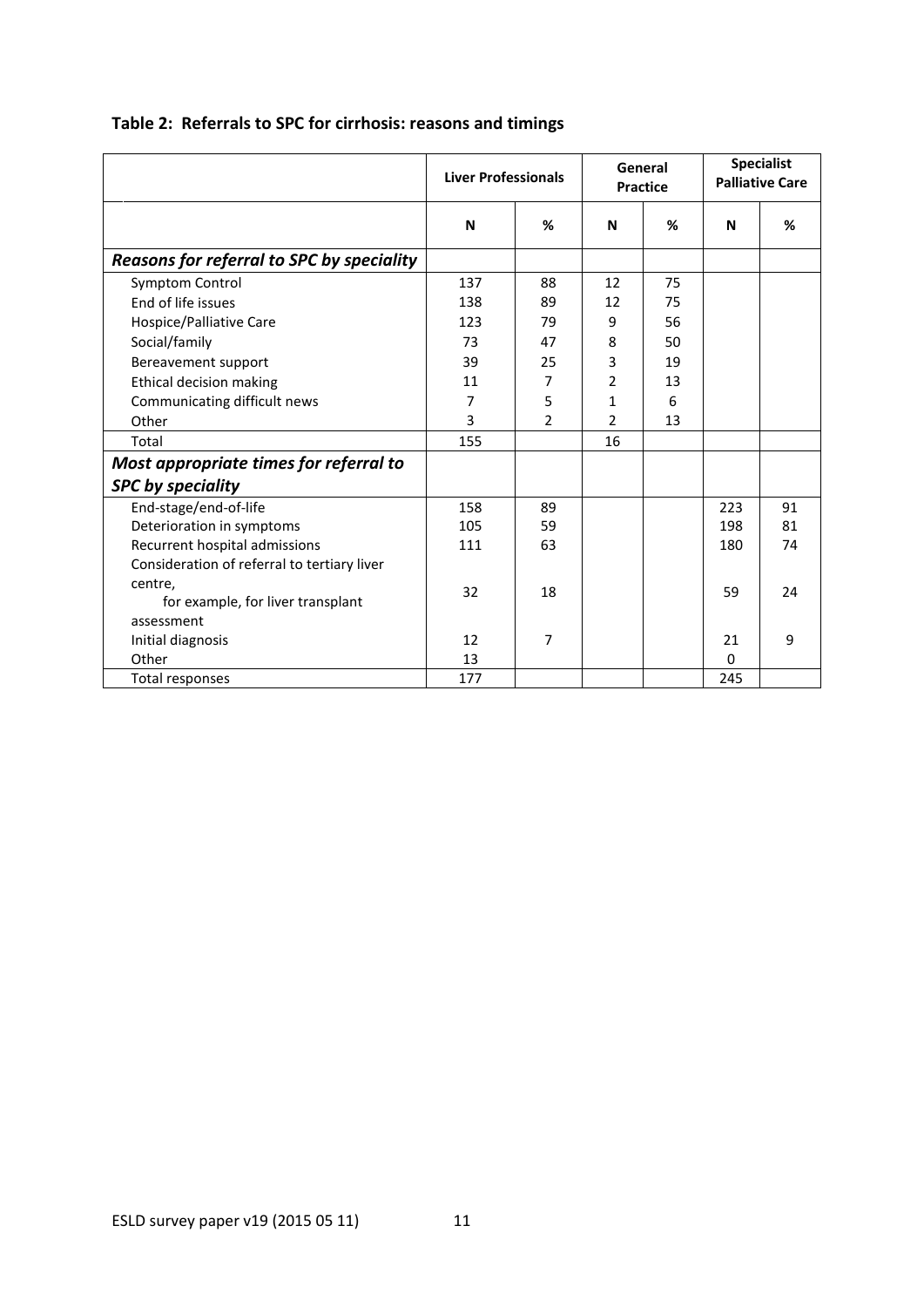|                                              | Liver professionals |    | General<br><b>Practice</b> |    | <b>Specialist</b><br><b>Palliative Care</b> |    |
|----------------------------------------------|---------------------|----|----------------------------|----|---------------------------------------------|----|
|                                              | N                   | %  | N                          | %  | N                                           | %  |
| <b>Comparison of training needs of liver</b> |                     |    |                            |    |                                             |    |
| and GP professionals                         |                     |    |                            |    |                                             |    |
| Symptom Control                              | 101                 | 66 | 31                         | 91 |                                             |    |
| End of life issues                           | 101                 | 66 | 18                         | 53 |                                             |    |
| Ethical decision making                      | 55                  | 36 | 9                          | 27 |                                             |    |
| Bereavement counselling                      | 52                  | 34 | 7                          | 21 |                                             |    |
| Social/family                                | 45                  | 29 | 8                          | 24 |                                             |    |
| Communicating difficult news                 | 40                  | 26 | 8                          | 24 |                                             |    |
| Other                                        | 4                   | 3  | $\overline{2}$             | 6  |                                             |    |
| Total                                        | 154                 |    | 34                         |    |                                             |    |
| Initiatives that would improve end of        |                     |    |                            |    |                                             |    |
| life care for patients with cirrhosis by     |                     |    |                            |    |                                             |    |
| speciality                                   |                     |    |                            |    |                                             |    |
| Improved liaison between secondary and       | 69                  | 39 |                            |    | 90                                          | 37 |
| primary care                                 |                     |    |                            |    |                                             |    |
| Improved provision of specialist palliative  | 86                  | 48 |                            |    | 64                                          | 26 |
| care                                         |                     |    |                            |    |                                             |    |
| More education opportunities in specialist   | 21                  | 12 |                            |    | 71                                          | 29 |
| liver units                                  |                     |    |                            |    |                                             |    |
| Other                                        | 3                   | 2  |                            |    | 20                                          | 8  |
| Total                                        | 179                 |    |                            |    | 245                                         |    |

# **Table 3: Comparison of training needs and initiatives to improve end of life care for patients with cirrhosis by speciality**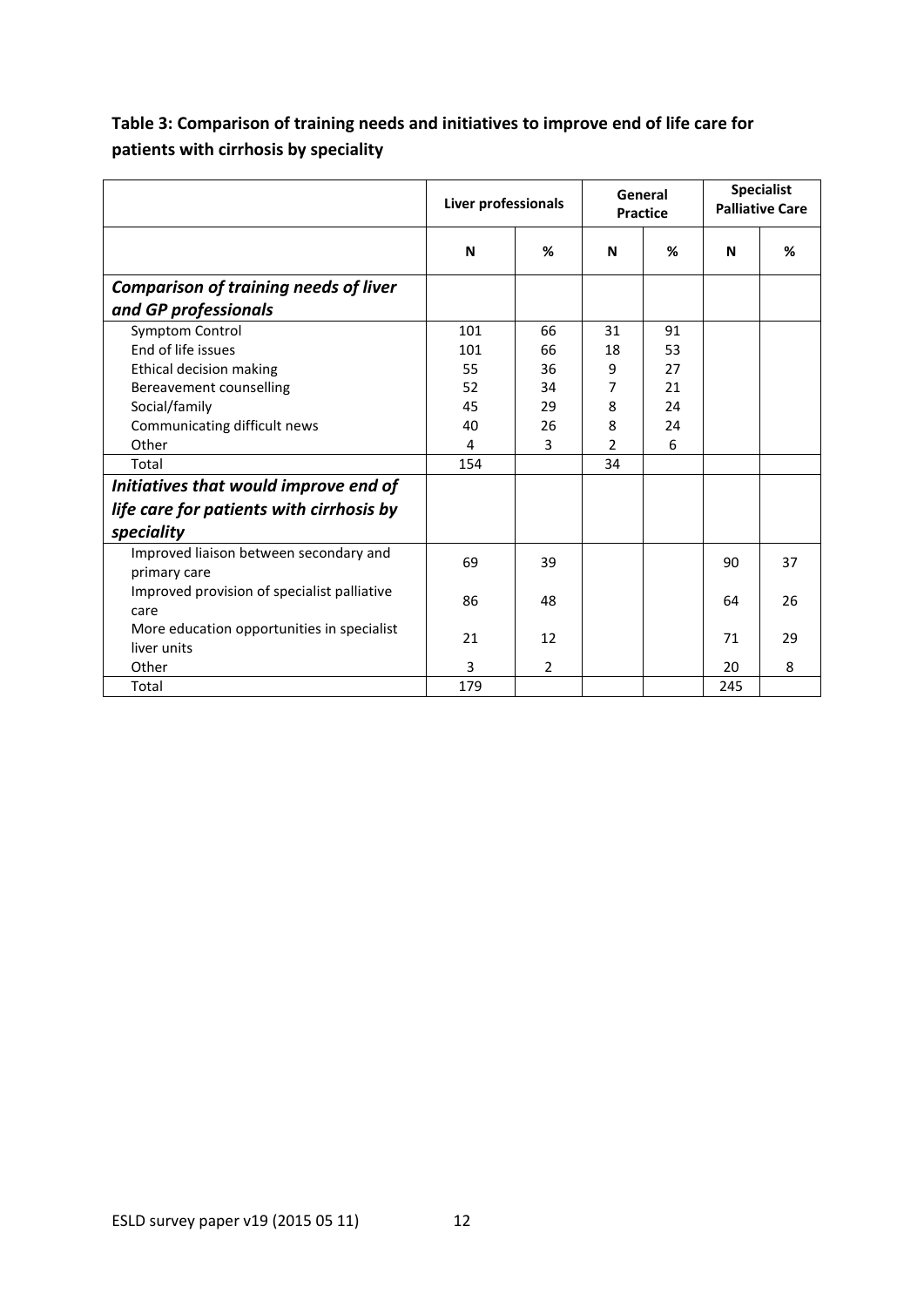| Table 4: Research themes identified by discipline |  |  |
|---------------------------------------------------|--|--|
|---------------------------------------------------|--|--|

|                                     | SPC (n=114)    | Liver HP | GP             | Total     |
|-------------------------------------|----------------|----------|----------------|-----------|
|                                     |                | $(n=93)$ | $(n=14)$       | $(n=221)$ |
| <b>Disease-specific information</b> |                |          |                |           |
| Symptom management                  | 59             | 35       | 6              | 100       |
| Prognosis                           | 23             | 18       | 1              | 42        |
| Needs assessment                    | 11             | 15       |                | 26        |
| Epidemiology                        | 6              |          |                | 6         |
| Psycho-social impact                | 4              |          |                | 4         |
| Stakeholder understanding of liver  | $\overline{2}$ | 1        |                | 3         |
| disease                             |                |          |                |           |
| New treatments                      |                | 3        |                | 3         |
|                                     |                |          |                |           |
| Service model approaches            |                |          |                |           |
| Optimal service structure           | 14             | 5        | $\overline{2}$ | 21        |
| Evaluating added value of           | 8              | 5        |                | 13        |
| palliative care                     |                |          |                |           |
| Barriers/improving access to SPC    | 8              |          |                | 8         |
|                                     |                |          |                |           |
| <b>Education</b>                    |                |          |                |           |
| How to improve management of        | 3              | 3        |                | 6         |
| liver patients                      |                |          |                |           |